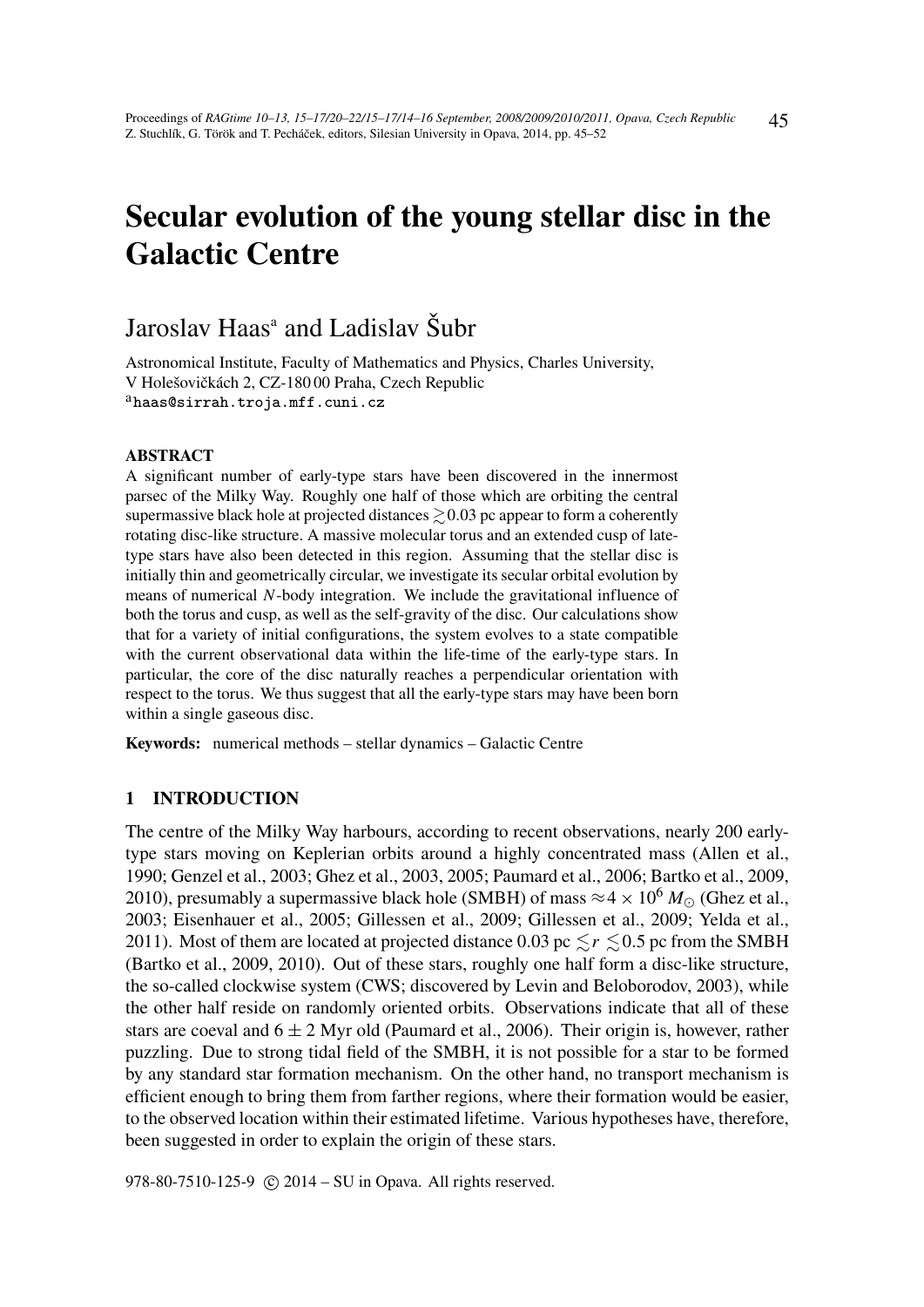## 46 *J. Haas and L. Šubr*

In situ fragmentation of a self-gravitating disc is probably the currently most widely accepted formation scenario for the stars of the CWS (Levin and Beloborodov, 2003; Paumard et al., 2006) as this process naturally forms stars in a disc-like structure. It does not, however, explain the origin of the stars observed outside the CWS. Hence, in order to justify the in-disc formation scenario, another mechanism that would force some of the stars to leave the parent disc plane is needed. Šubr et al. (2009) suggested that this might have happened due to gravity of a massive ( $\sim 10^6 M_{\odot}$ ) molecular torus, the circumnuclear disc (CND), which is observed between 1.6 pc and 2.0 pc from the SMBH (Christopher et al., 2005). They argue that the CND would cause differential precession of the individual orbits within the parent stellar disc. Consequently, the stars from the outer parts of the disc would be dragged out of the disc plane while the inner parts of the disc would remain undisturbed. This core can be identified as the CWS today.

In this work, we further analyse the mechanism suggested by Šubr et al. (2009). In particular, we focus on the impact of the self-gravity of the parent stellar disc on its orbital evolution in a predefined external potential of the SMBH, CND and a cusp of late-type stars which is also observed in the Galactic Centre (Genzel et al., 2003; Schödel et al., 2007; Do et al., 2009). As the first approximation, we consider the cusp to be spherically symmetric and centred on the SMBH.

#### 2 NUMERICAL MODEL

The gravitational potential induced by the SMBH in the vicinity of the stellar disc can be, to a very high accuracy, considered Keplerian. It is thus natural to describe the stellar orbits in the disc by means of the Keplerian elements: semi-major axis *a*, eccentricity *e*, inclination *i*, longitude of the ascending node  $\Omega$  and argument of pericentre  $\omega$ . For sake of definiteness, let us define the *z*-axis of our reference system as the symmetry axis of the CND, i.e. orbital inclination  $i$  is the angle between the symmetry axis of the CND and angular momentum of the star. If the only component of the overall gravitational potential were the gravity of the SMBH, the Keplerian elements of all the individual orbits would be constant in time. On the other hand, inclusion of any additional gravitational potentials may lead to an intricate secular evolution of some of the elements.

Šubr et al. (2009) have investigated the influence of the CND and spherical cusp on the stellar disc with the stars treated as test particles. They found that the CND causes differential precession of the individual stellar orbits in the disc. Furthermore, provided the spherical cusp is massive enough, the first time derivative of  $\Omega$ , the precession rate, is constant and can be written as

$$
\frac{d\Omega}{dt} = -\frac{3}{4} \frac{\cos i}{T_K} \frac{1 + \frac{3}{2}e^2}{\sqrt{1 - e^2}}\tag{1}
$$

with

$$
T_{\rm K} \equiv \frac{M_{\bullet}}{M_{\rm CND}} \frac{R_{\rm CND}^3}{a\sqrt{GM_{\bullet}a}}\,,\tag{2}
$$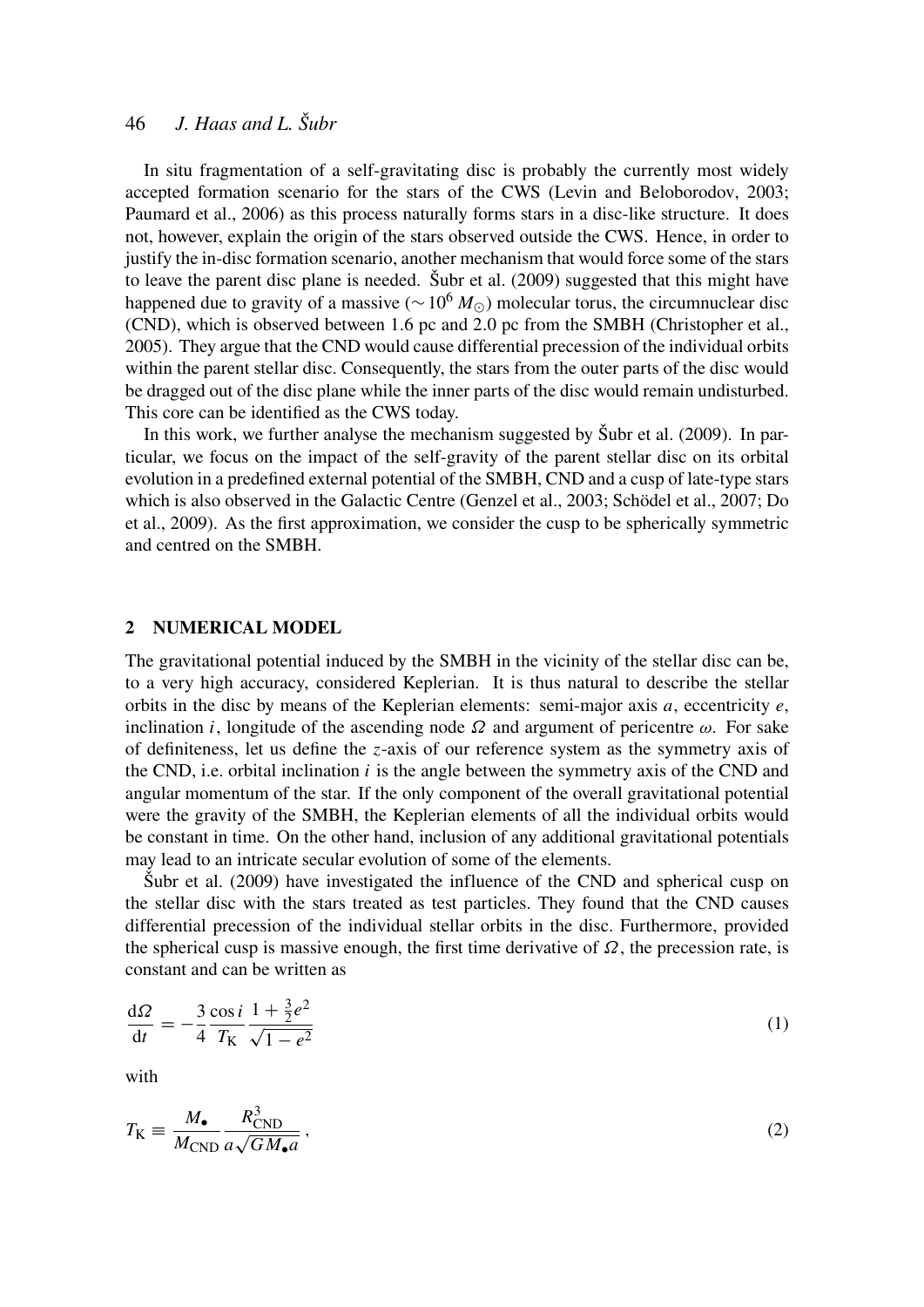where  $M_{\bullet}$  represents the mass of the SMBH,  $M_{\text{CND}}$  and  $R_{\text{CND}}$  stand for the mass and radius of the CND, respectively, and *G* denotes the gravitational constant. It thus appears that the precession rate strongly depends upon the semi-major axis of the orbit. Hence, the outer parts of the disc are more affected by the precession than the inner parts, which results in warping of the disc and, eventually, in its complete dissolution.

Including the gravity of the stars in the disc leads to random variations of the individual orbital elements due to two-body relaxation of the disc. Although these changes are not large enough to have an impact on the overall shape of the disc by themselves (Cuadra et al., 2008), they can, according to formula (1), affect the precession rate of the individual orbits. Let us, therefore, further focus on the combined effects of differential precession and two-body relaxation of the disc.

For this purpose, we model the individual components of the Galactic Centre as follows: (i) the SMBH of mass  $M_{\bullet} = 4 \times 10^{6} M_{\odot}$  is considered to be a source of the Keplerian potential, (ii) the CND is modelled as a single massive particle of mass  $M_{\text{CND}}$  orbiting the SMBH on a geometrically circular orbit of radius  $R_{\text{CND}} = 1.8$  pc, (iii) the spherical cusp is represented by a smooth power-law density profile,  $\rho(r) \propto r^{-\beta}$ , and mass  $M_c$ within the radius  $R_{\text{CND}}$ , (iv) the stars in the disc are treated as a group of *N* gravitating particles orbiting the SMBH on orbits that are initially geometrically circular. Their radii are generated randomly between 0.04 pc and 0.4 pc in compliance with relation d $N \propto a^{-1}$  da. Distribution of masses of the individual stars in the disc follows a power-law mass function  $dN \propto m^{-\alpha}$  dm,  $m \in [m_{\text{min}}, m_{\text{max}}]$ . Evolution of this system is investigated numerically by means of the *N*-body integration code NBODY6 (Aarseth, 2003).

#### 3 DISCUSSION OF THE RESULTS

The course of the orbital evolution of the stellar disc depends upon many parameters that describe the overall gravitational potential in the system:  $M_{CND}$ ,  $M_c$ ,  $\beta$ ,  $N$ ,  $m_{min}$ ,  $m_{max}$ ,  $\alpha$ , initial inclination of the disc with respect to the CND,  $i_{\text{CWS}}^0$ , and its initial half-opening angle,  $\Delta_0$ . Our calculations show that, for a wide set of these parameters, the system reaches a configuration compatible with the current observational data after  $\approx$  6 Myr of its orbital evolution (for a detailed discussion, see Haas et al., 2011a).

In particular, it appears that the orbits in the outer parts of the disc are indeed affected by the precession of the ascending node more strongly than those in the inner parts. This leads, in accord with formula (1), to gradual deformation of the disc and, eventually, to disruption of its entire outskirts. Moreover, it turns out that the precession is, on longer time-scales, globally accelerated in the outer parts of the disc, which we attribute to the two-body relaxation of the disc. This acceleration was not observed by Šubr et al. (2009) as they had not considered the self-gravity of the disc.

Furthermore, our results show that the mean inclination of the orbits in the outer parts of the disc is decreasing. On the other hand, it grows up and saturates at  $\approx 90^{\circ}$  in the inner parts. We further find that the evolution of the mean values of both the inclination and longitude of the ascending node is similar for all the orbits in the inner parts of the disc. The core of the disc thus remains undisturbed and coherently changes its orientation towards perpendicular with respect to the CND. This effect can be seen in the left panel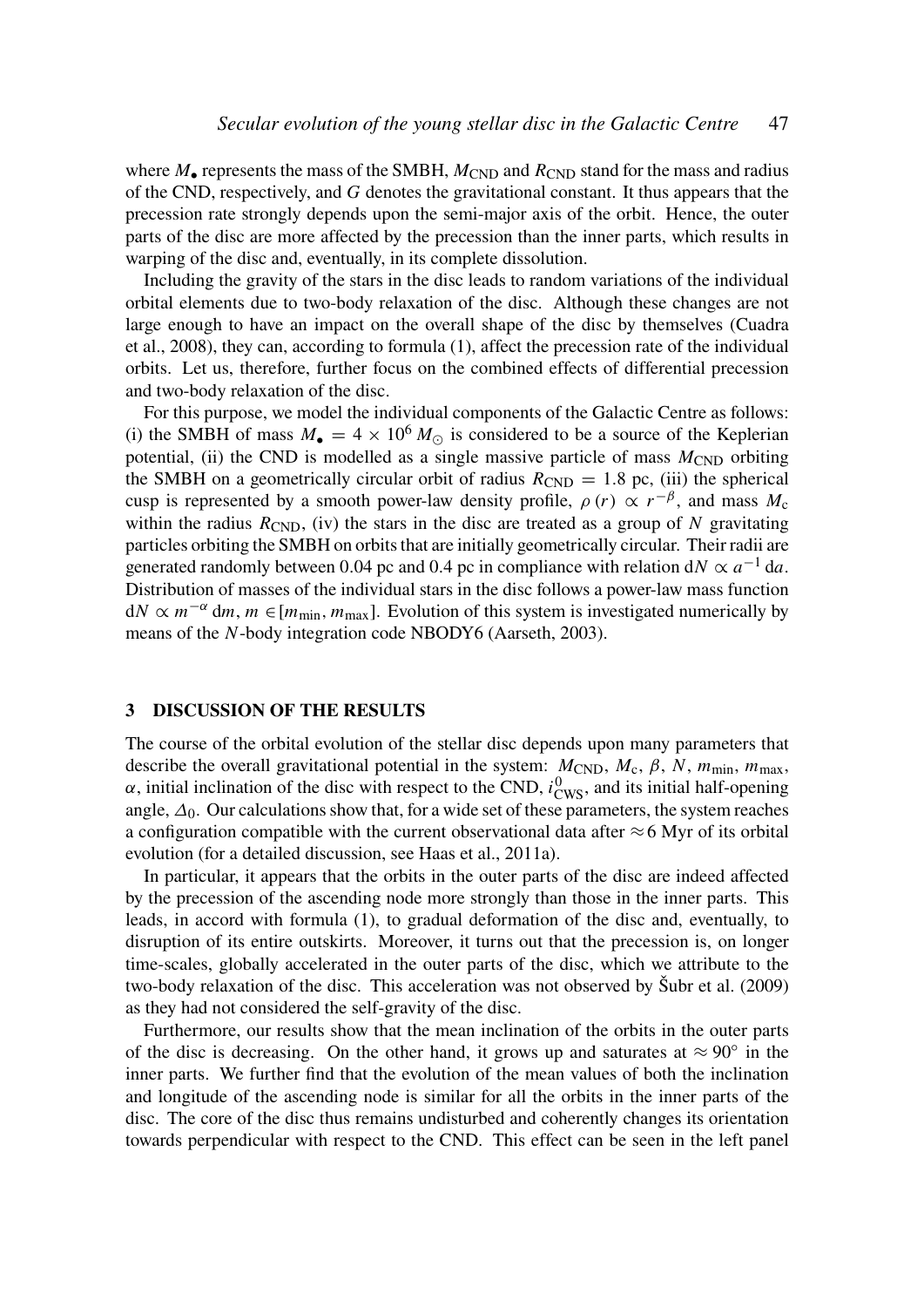

Figure 1. Angular momenta of individual stars in the disc in sinusoidal projection after 6 Myr of orbital evolution. The initial state is denoted by an empty circle. Latitude on the plots corresponds to *i* while longitude is related to  $\Omega$ . *Left*: One realization of a model with  $i_{\text{CWS}}^0 = 70^\circ$ . *Right*:  $i_{\text{CWS}}^0 = 50^\circ$ . The other parameters are set to their canonical values for both panels. For a more convenient comparison with the currently available observational data which suggest that the earlytype stars are massive, only stars with  $m \geq 12 M_{\odot}$  are displayed. The less massive stars with  $m = 4{\text -}12 M_{\odot}$  have been included in our calculations since it is likely that a number of them exist undetected in the Galactic Centre.

of Fig. 1 which shows the directions of the individual angular momenta of the stars in sinusoidal projection for one of the realizations of the 'canonical' model:  $M_{\text{CND}} = 0.3 M_{\bullet}$ ,  $M_c = 0.03 M_{\bullet}$ ,  $m \in [4 \, M_{\odot}, 120 M_{\odot}]$ ,  $N = 200$ ,  $\alpha = 1$ ,  $\beta = 7/4$ ,  $i_{\text{CWS}}^0 = 70^{\circ}$ ,  $\Delta_0 = 2.5^{\circ}$ . Our results suggest that the compact group of stars at inclination  $\approx 90^{\circ}$  is formed by the stars from the inner parts of the disc, while the stars scattered all around the bottom half of the plot represent the disrupted outer parts. Hence, we see that it is possible to reconstruct the currently observed configuration of the studied early-type stars in the Galactic Centre from a single and initially thin stellar disc. In particular, its compact core can represent the CWS observed today while the stars from the dismembered outer parts can be identified with the stars observed off the CWS plane.

In order to compare our findings with the observations more thoroughly, let us define the CWS within our data as follows. As the zeroth step, the CWS is taken equivalent to a fixed number of the innermost stars from the initial disc. In the next step, we exclude all the stars whose angular momenta deviate from the mean angular momentum of the CWS by more than 20°. On the other hand, the stars initially from outside the CWS, which do not fulfil the latter condition, are included into the CWS. Then, we recalculate the mean angular momentum of the CWS and repeat the whole procedure iteratively until there are no changes of the CWS between two subsequent steps.

Observations indicate that the CWS harbours roughly one half of all the early-type stars between 0.03 pc and 0.5 pc from the SMBH (Paumard et al., 2006; Bartko et al., 2009, 2010). In order to confront this feature, we investigate the evolution of the relative number *N*/*N*CWS of the stars belonging to the CWS within our calculations. As can be seen in the top left panel of Fig. 2, this number reaches for the canonical model  $\approx 0.5$  after 6 Myr of orbital evolution. Observations further suggest that the CWS is roughly perpendicular to the CND (Paumard et al., 2006). We thus follow in our calculations the inclination  $i_{\rm CW}$  of the CWS with respect to the CND. The top right panel of Fig. 2 shows that our results are in agreement even with this observational constraint as  $i_{\text{CWS}} \approx 90^\circ$  at  $t = 6 \text{ Myr}$ .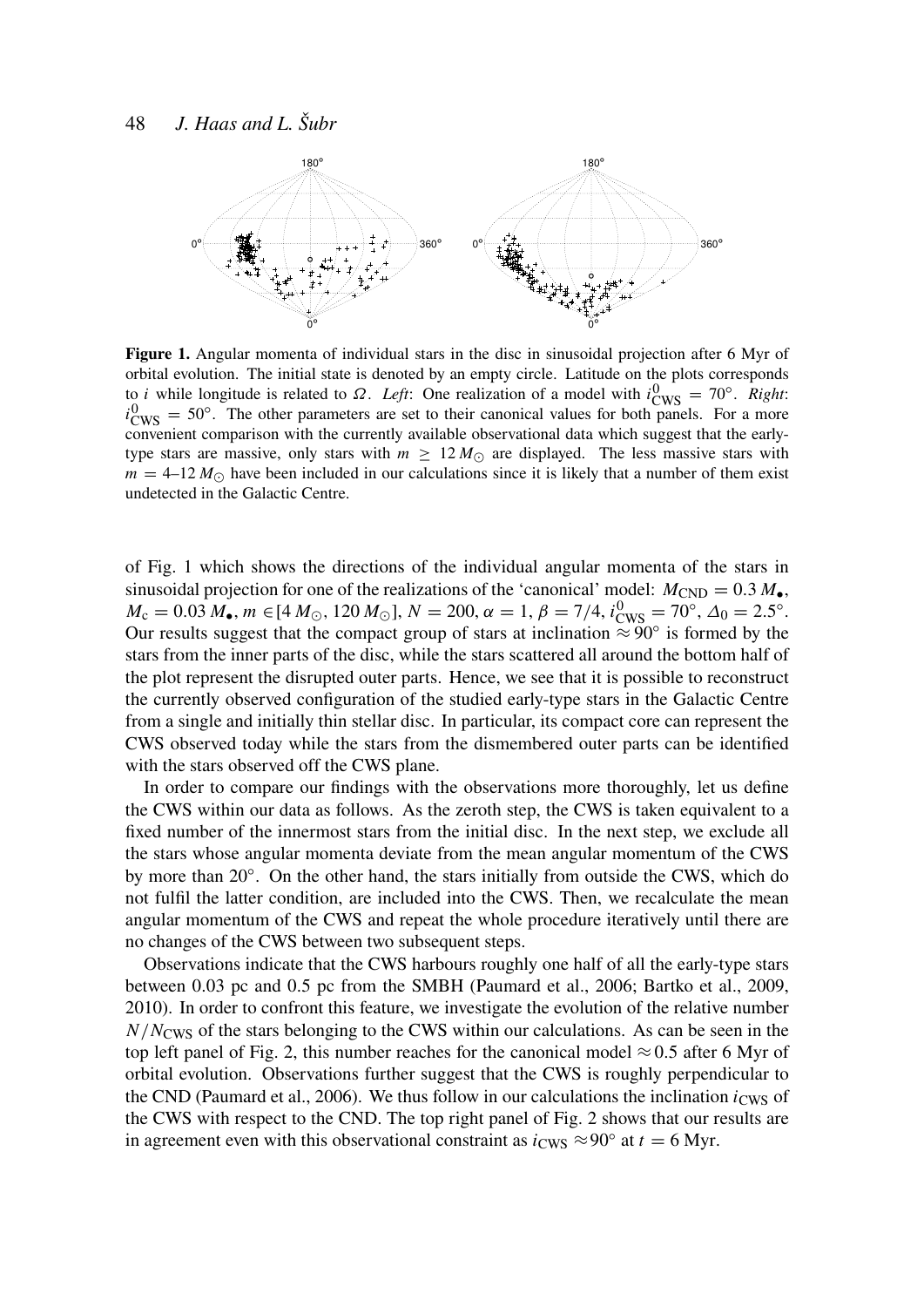

**Figure 2.** Evolution of the CWS for a model with  $i_{CWS}^0 = 70^\circ$  (top panels) and  $i_{CWS}^0 = 50^\circ$  (bottom panels). The other parameters are set to their canonical values in both cases. Only properties of the stars with  $m \geq 12 M_{\odot}$  are displayed. The dotted lines denote standard deviation for the set of 12 included realizations. *Left*: Number of stars within the CWS (i.e. with angular momentum deviating from the mean angular momentum of the CWS by less than 20°). *Right*: Inclination of the CWS with respect to the CND.

In order to illustrate the dependence of the discovered processes upon the initial parameters, we also show our results for a model with  $i_{\text{CWS}}^0 = 50^\circ$ . The other parameters remain set to their canonical values. As we can learn from the right panel of Fig. 1 and the bottom panels of Fig. 2, in this case, the CWS contains at  $t = 6$  Myr only  $\approx 40\%$  of the stars and its inclination reaches only  $\approx 70^\circ$ . The evolution on longer time-scales proves that even though the inclination of the CWS continues to increase, the number of the stars within the CWS further decreases. Hence, the parent stellar disc is too severely damaged by the differential precession before its core can reach the perpendicular orientation, and, therefore, the observational criteria are not fulfilled for this model. Our results suggest that the studied system evolves after  $\approx 6$  Myr to a state which accommodates the observational constraints if  $i_{\text{CWS}}^0 \gtrsim 60^\circ$ . A more detailed discussion of the remaining parameters can be found in Haas et al. (2011a).

#### 3.1 Physical background

As we have shown in Haas et al. (2011b) by means of standard perturbation methods of celestial mechanics, the dynamical processes described in previous paragraphs are a consequence of preservation of integrals of motion in the considered gravitational potential. In particular, beside the total energy and *z*-component of the total angular momentum of the stars in the disc, the potential energy which corresponds to their mutual interaction in the field of the CND is also preserved if averaged over one revolution of the stars around the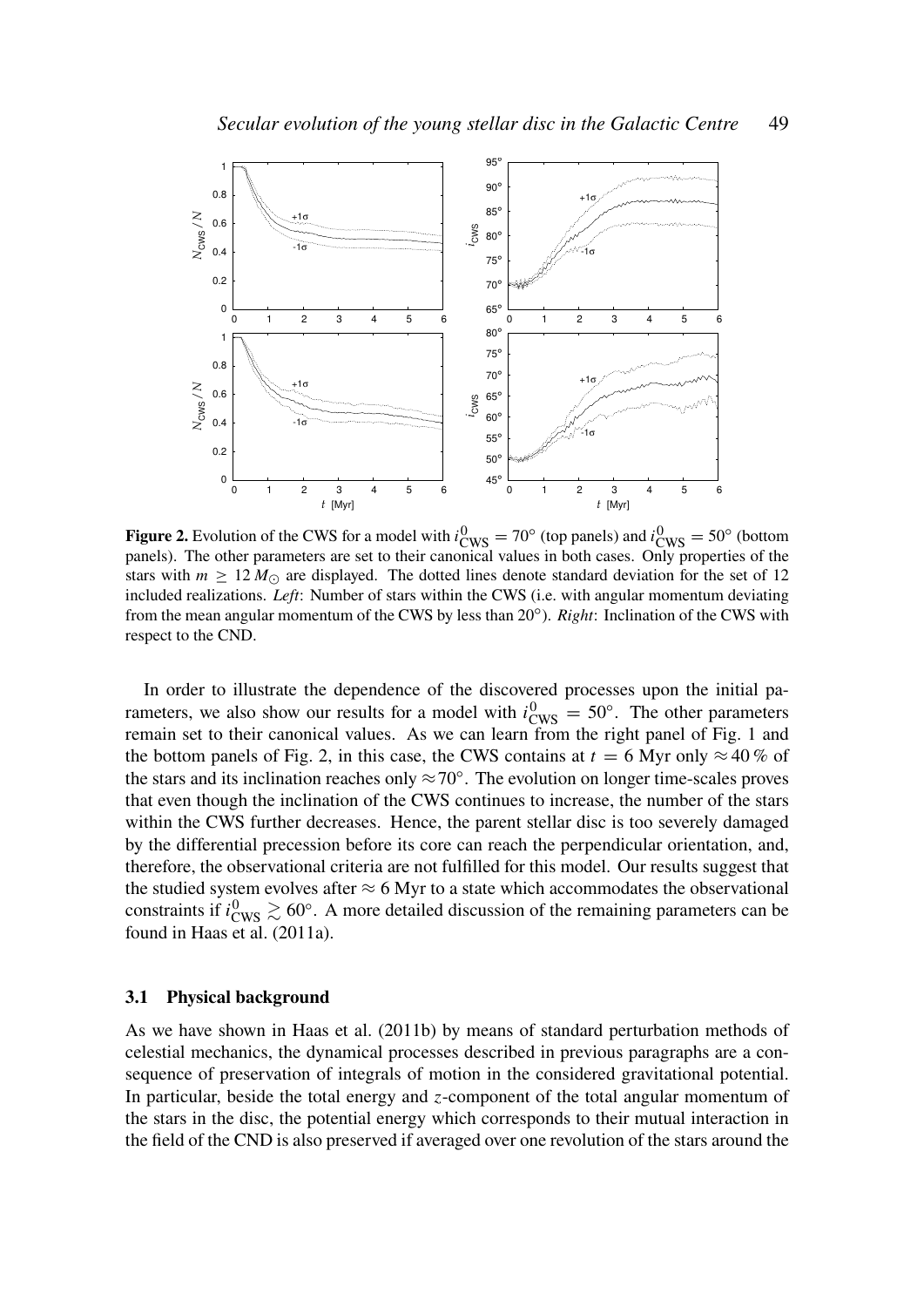## 50 *J. Haas and L. Šubr*

SMBH. Depending on the strengthens of this interaction, two modes of orbital evolution are possible. Either the stellar orbits interact strongly and, under such circumstances, they become dynamically coupled, precessing coherently in the potential of the CND. Or, if their mutual interaction is weaker, the orbits precess independently, interchanging periodically their angular momentum, which results in oscillations of inclinations. Hence, the dense core of the stellar disc, where the interaction of the orbits is strong enough, is not disrupted by the differential precession. On the other hand, the weakly interacting orbits from the outer parts can not overcome the disturbing influence of the CND and, therefore, the outskirts of the disc are entirely dismembered.

Moreover, the core of the disc inevitably changes its inclination towards higher values due to interaction with the outer parts of the disc as a whole, similarly to the case of two interacting orbits.

#### 4 CONCLUSIONS

We have investigated the secular evolution of an initially thin and geometrically circular selfgravitating stellar disc around a dominating central mass. In accord with the observations of the Galactic Centre, we have included the perturbative gravitational potential of the CND and the cusp of late-type stars. Our results show that the CND causes differential precession of the stellar orbits in the disc which leads to gradual dissolution of its outer parts. On the other hand, the core of the disc remains, due to stronger mutual interaction of its stars, untouched forming the CWS. Simultaneously, the CWS changes coherently its orientation towards perpendicular with respect to the CND which is indeed the configuration observed in the Galactic Centre. We further find that these processes lead to a configuration compatible with the currently available observational data for a wide set of system parameters. Hence, we suggest that all the early-type stars observed at projected distances 0.03–0.5 pc from the SMBH may have been formed within a single gaseous disc and, subsequently, brought to their present location by the combined effects of differential precession and two-body relaxation.

#### ACKNOWLEDGEMENTS

This work was supported by the Czech Science Foundation via grants GACR-205/09/H033 and GACR-205/07/0052 and also from the project SVV 261301 of Charles University in Prague. The calculations were performed on the computational cluster Tiger at the Astronomical Institute of Charles University in Prague (http://sirrah.troja.mff.cuni. cz/tiger).

#### **REFERENCES**

Aarseth, S. J. (2003), *Gravitational N-Body Simulations*, Cambridge University Press, Cambridge. Allen, D. A., Hyland, A. R. and Hillier, D. J. (1990), The source of luminosity at the Galactic Centre, *Monthly Notices Roy. Astronom. Soc.*, 244, pp. 706–713.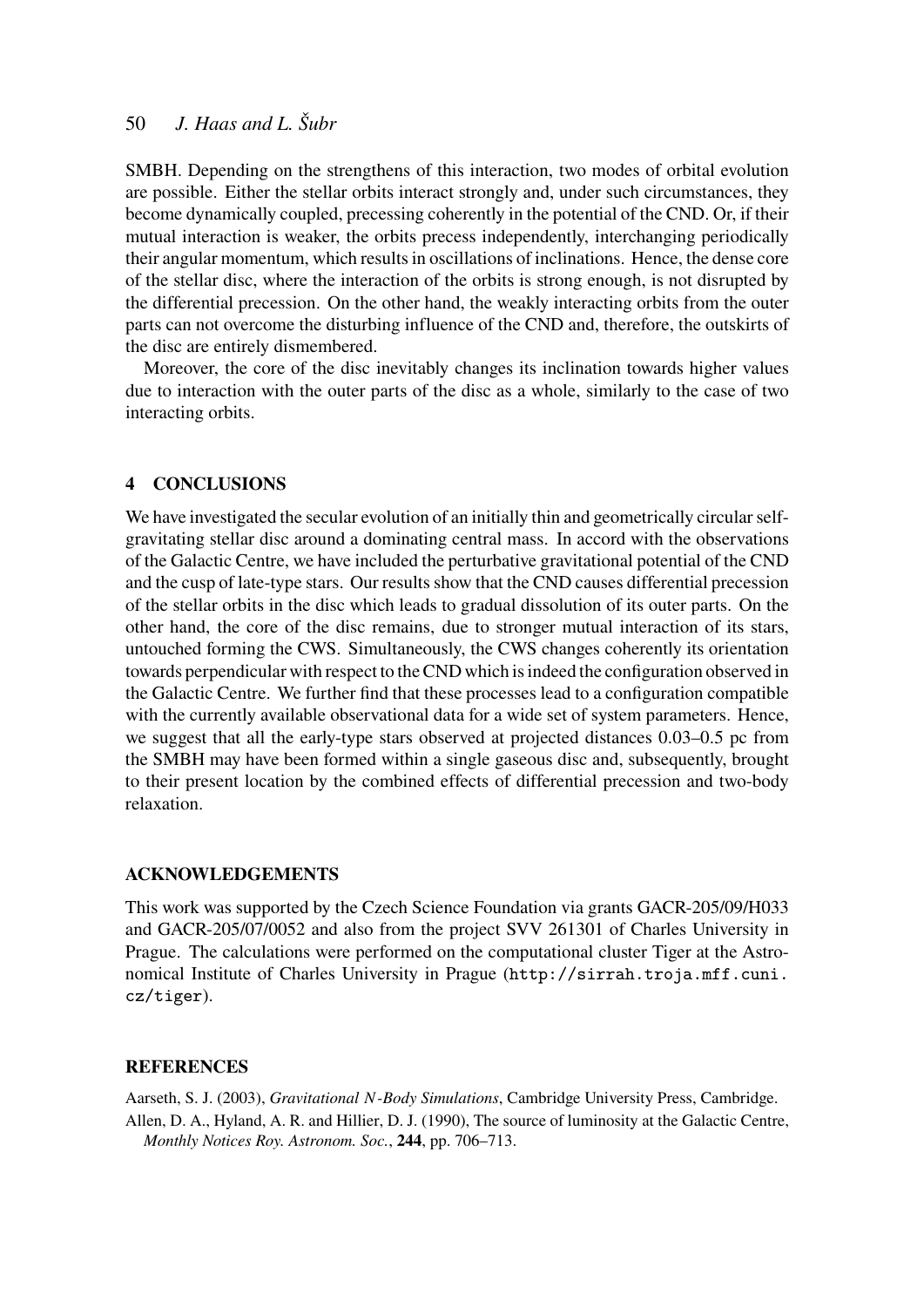- Bartko, H., Martins, F., Fritz, T. K., Genzel, R., Levin, Y., Perets, H. B., Paumard, T., Nayakshin, S., Gerhard, O., Alexander, T., Dodds-Eden, K., Eisenhauer, F., Gillessen, S., Mascetti, L., Ott, T., Perrin, G., Pfuhl, O., Reid, M. J., Rouan, D., Sternberg, A. and Trippe, S. (2009), Evidence for Warped Disks of Young Stars in the Galactic Center, *Astrophys. J.*, 697, pp. 1741–1763, arXiv: 0811.3903.
- Bartko, H., Martins, F., Trippe, S., Fritz, T. K., Genzel, R., Ott, T., Eisenhauer, F., Gillessen, S., Paumard, T., Alexander, T., Dodds-Eden, K., Gerhard, O., Levin, Y., Mascetti, L., Nayakshin, S., Perets, H. B., Perrin, G., Pfuhl, O., Reid, M. J., Rouan, D., Zilka, M. and Sternberg, A. (2010), An Extremely Top-Heavy Initial Mass Function in the Galactic Center Stellar Disks, *Astrophys. J.*, 708, pp. 834–840, arXiv: 0908.2177.
- Christopher, M. H., Scoville, N. Z., Stolovy, S. R. and Yun, M. S. (2005), HCN and  $HCO<sup>+</sup>$ Observations of the Galactic Circumnuclear Disk, *Astrophys. J.*, 622, pp. 346–365, arXiv: astro-ph/0502532.
- Cuadra, J., Armitage, P. J. and Alexander, R. D. (2008), Stellar dynamical evidence against a cold disc origin for stars in the Galactic Centre, *Monthly Notices Roy. Astronom. Soc.*, 388, pp. L64–L68, arXiv: 0804.3596.
- Do, T., Ghez, A. M., Morris, M. R., Lu, J. R., Matthews, K., Yelda, S. and Larkin, J. (2009), High Angular Resolution Integral-Field Spectroscopy of the Galaxy's Nuclear Cluster: A Missing Stellar Cusp?, *Astrophys. J.*, 703, pp. 1323–1337, arXiv: 0908.0311.
- Eisenhauer, F., Genzel, R., Alexander, T., Abuter, R., Paumard, T., Ott, T., Gilbert, A., Gillessen, S., Horrobin, M., Trippe, S., Bonnet, H., Dumas, C., Hubin, N., Kaufer, A., Kissler-Patig, M., Monnet, G., Ströbele, S., Szeifert, T., Eckart, A., Schödel, R. and Zucker, S. (2005), SINFONI in the Galactic Center: Young Stars and Infrared Flares in the Central Light-Month, *Astrophys. J.*, 628, pp. 246–259, arXiv: astro-ph/0502129.
- Genzel, R., Schödel, R., Ott, T., Eisenhauer, F., Hofmann, R., Lehnert, M., Eckart, A., Alexander, T., Sternberg, A., Lenzen, R., Clénet, Y., Lacombe, F., Rouan, D., Renzini, A. and Tacconi-Garman, L. E. (2003), The Stellar Cusp around the Supermassive Black Hole in the Galactic Center, *Astrophys. J.*, 594, pp. 812–832, arXiv: astro-ph/0305423.
- Ghez, A. M., Duchêne, G., Matthews, K., Hornstein, S. D., Tanner, A., Larkin, J., Morris, M., Becklin, E. E., Salim, S., Kremenek, T., Thompson, D., Soifer, B. T., Neugebauer, G. and McLean, I. (2003), The First Measurement of Spectral Lines in a Short-Period Star Bound to the Galaxy's Central Black Hole: A Paradox of Youth, *Astrophys. J. Lett.*, 586, pp. L127–L131, arXiv: astro-ph/0302299.
- Ghez, A. M., Salim, S., Hornstein, S. D., Tanner, A., Lu, J. R., Morris, M., Becklin, E. E. and Duchêne, G. (2005), Stellar Orbits around the Galactic Center Black Hole, *Astrophys. J.*, 620, pp. 744–757, arXiv: astro-ph/0306130.
- Gillessen, S., Eisenhauer, F., Fritz, T. K., Bartko, H., Dodds-Eden, K., Pfuhl, O., Ott, T. and Genzel, R. (2009), The orbit of the star s2 around sgr a\* from very large telescope and keck data, *Astrophys. J. Lett.*, 707(2), pp. L114–L117.
- Gillessen, S., Eisenhauer, F., Trippe, S., Alexander, T., Genzel, R., Martins, F. and Ott, T. (2009), Monitoring Stellar Orbits Around the Massive Black Hole in the Galactic Center, *Astrophys. J.*, 692, pp. 1075–1109, arXiv: 0810.4674.
- Haas, J., Šubr, L. and Kroupa, P. (2011a), The coupling of a young stellar disc with the molecular torus in the Galactic Centre, *Monthly Notices Roy. Astronom. Soc.*, 412, pp. 1905–1912, arXiv: 1011.3815.
- Haas, J., Šubr, L. and Vokrouhlický, D. (2011b), Secular theory of the orbital evolution of the young stellar disc in the Galactic Centre, *Monthly Notices Roy. Astronom. Soc.*, 416, pp. 1023–1032, arXiv: 1105.4608.